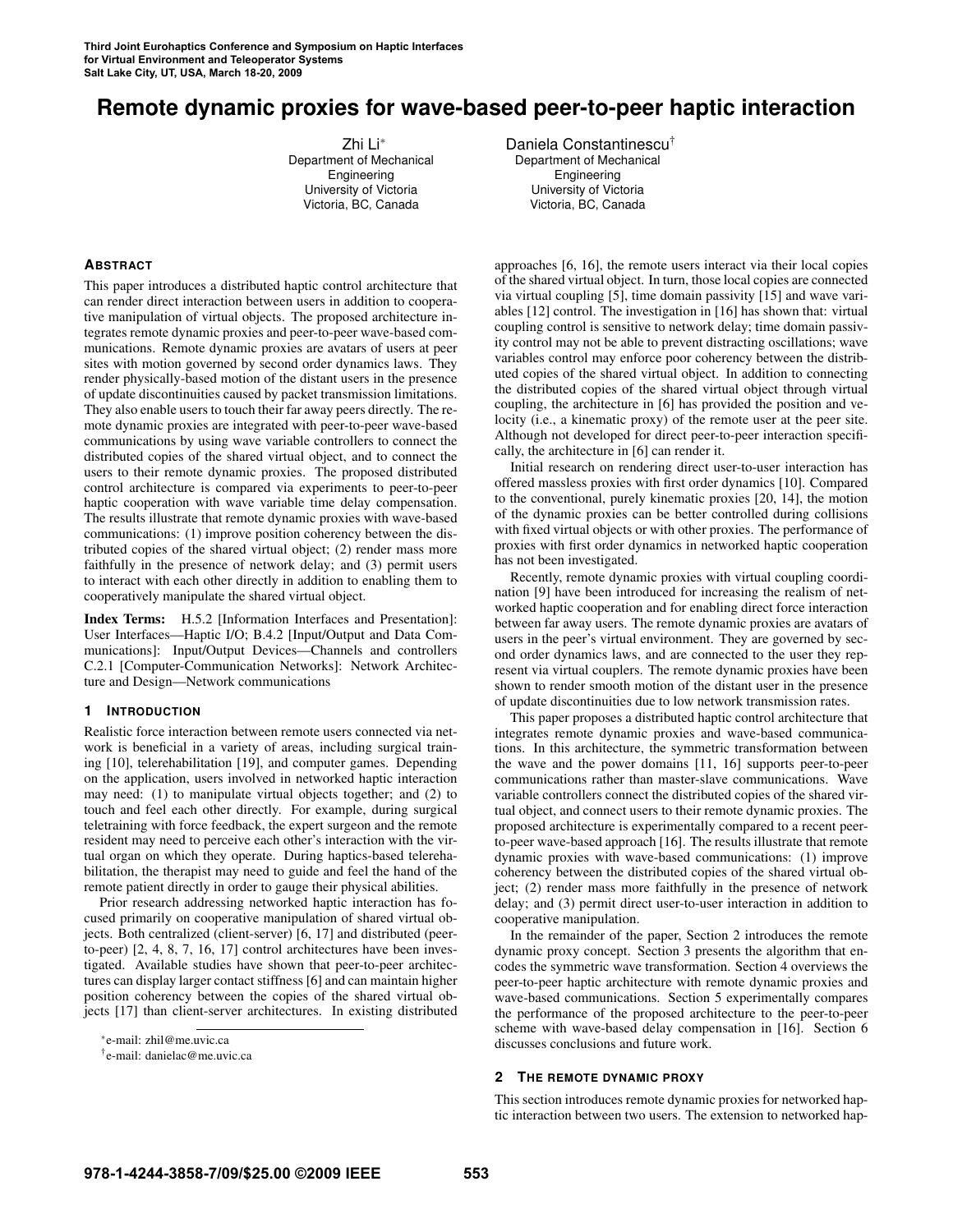tic cooperation among multiple users will be pursued in upcoming work. As in [9], remote dynamic proxies are proposed in order to enable far away users to touch and feel each other directly. Direct force interactions between distant users are expected to benefit physical therapists assisting remote clients.

A remote dynamic proxy is the avatar of a user in the virtual environment of their peer (see Figure 1, where  $RDP_{12}$  denotes the remote dynamic proxy of Peer 1 in the virtual environment of Peer 2). The remote dynamic proxy inherits the inertial and damping properties from the haptic device of the user whom it represents. Its position and velocity are computed using physics-based simulation rather than being updated from network packets. The remote dynamic proxy is compliantly connected to the position and velocity transmitted by its user through wave-based communications. In Figure 1, the compliant connection between the user and their remote dynamic proxy is schematically represented via the spring  $K<sub>T</sub>$  and damper  $B<sub>T</sub>$  in the peer's virtual environment. This compliant connection allows the networked users to perceive the motion of distant peers smoothly in the presence of update discontinuities due to network characteristics (e.g., limited bandwidth, delay, jitter, packet loss, etc.). Note that as applying control force to its remote dynamic proxy, a haptic device receives no reciprocal force feedback from its remote dynamic proxy.



Figure 1: Remote dynamic proxy with wave-based communications.

As avatars of remote peers in the local virtual environment of each user, remote dynamic proxies require: (1) larger communication bandwidth to accommodate the additional information that peers need to exchange; and (2) a more time consuming simulation that includes the remote dynamic proxies of all peer sites in the collision detection and the dynamic response algorithms. While typical for networked haptic cooperation approaches that provide users with avatars of their remote peers, these requirements may limit the number of users simultaneously presenting in a shared virtual environment.

The remote dynamic proxies are integrated into a peer-to-peer haptic control architecture with wave-based communications in Section 4. The integration employs the algorithm for encoding/decoding standard power variables into/from wave variables presented in the following section.

#### **3 PEER-TO-PEER WAVE-BASED COMMUNICATIONS**

Wave (or scattering)-based communications have been used in teleoperation to render the communication line passive in the presence of constant delay [1, 12], as well as in the presence of variable delay and packet loss typical in Internet-based communications [18]. In teleoperation, the master and the slave robots play different roles. Their dissimilar functions have been embedded in control through distinguishing forward moving (from master to slave) and returning (from slave to master) waves.

Peer-to-peer haptic cooperation between two users has been implemented in  $[16]$  via the symmetric wave configuration  $[11]$ <sup>1</sup>. To support cooperation among multiple peers, design of this paper employs the same symmetric wave configuration, but:

- 1. distinguishes outgoing (i.e., leaving a local site) and incoming (i.e., arriving at a local site) waves. Accordingly,  $u_{\text{out}i}$  and  $u_{\text{ini}}$  will hereafter identify the outgoing and incoming wave signals at Peer *i*, respectively.
- 2. regards the haptic interfaces of all interacting users as similar to the master robot in teleoperation. Control forces at all peer sites provide feedback to users in interaction with their local copies of the shared virtual object. Therefore, the control force  $F_i$  on the copy of the shared object at Peer  $i$  is defined via:

$$
F_i = -B_{\rm T}(\dot{x}_{id} - \dot{x}_i) - K_{\rm T}(x_{id} - x_i). \tag{1}
$$

where:  $K_T$  and  $B_T$  are the gains of the coordinating PD controllers at all peer users;  $x_i$  and  $\dot{x}_i$  are the position and the velocity of the shared virtual object at Peer *i*; and  $x_{id}$  and  $\dot{x}_{id}$  are its commanded position and velocity.

Given the definition (1), the outgoing wave at Peer *i* is:

$$
u_{\text{out}i} = u_{\text{ini}} + F_i \sqrt{\frac{2}{b}},\tag{2}
$$

where *b* is the wave impedance. After unwrapping the algebraic loop created by the coordinating PD controller and the wave transformation, the desired velocity of the local copy of the shared object at Peer *i* is computed via:

$$
\dot{x}_{id} = \frac{u_{\text{ini}}\sqrt{2b} + B_{\text{T}}\dot{x}_i + K_{\text{T}}(x_i - x_{id})}{b + B_{\text{T}}}.
$$
\n(3)

To avoid drift of *xid* in (3) (due to sampling, numerical integration, data loss, etc.), the communications are augmented to include wave integrals [13]. Then, the outgoing wave integral is computed via:

$$
U_{\text{out}i} = U_{\text{ini}} + p_i \sqrt{\frac{2}{b}},\tag{4}
$$

and the desired position is decoded using:

$$
x_{id} = U_{\text{ini}} \sqrt{\frac{2}{b}} + \frac{1}{b} p_i.
$$
 (5)

Notation in (4) and (5) follows [13], i.e., *U* denotes wave integrals and *p* is momentum (i.e., the integral of the control force):

$$
p_i = \int_0^t F_i dt.
$$
 (6)

### **4 DISTRIBUTED HAPTIC CONTROL WITH REMOTE DYNAMIC PROXIES AND WAVE-BASED COMMUNICATIONS**

The proposed distributed control architecture is shown in Figure 2 for haptic cooperation between two users. For simplicity, the two haptic devices are assumed similar. In Figure 2, notation is used as follows:  $m_{HD}$  and  $b_{HD}$  are the mass and the damping of the haptic interfaces;  $m_{\text{O}i}$  and  $b_{\text{O}i}$  are the mass and the damping of Peer *i*'s copy of the shared virtual object;  $K_{\text{VC}i}$  and  $B_{\text{VC}i}$  are the stiffness and the damping of the contact between Peer *i* and its copy of the virtual object;  $F_{\text{VC}i}$  is the interaction force between Peer *i* and its copy of the virtual object;  $K_{\text{VC}ij}$  and  $B_{\text{VC}ij}$  are the stiffness and the damping of the contact between Peer *i*'s remote dynamic proxy in Peer *j*'s virtual environment and Peer *j*'s copy of the virtual object;  $F_{\text{VC}i}$  is the interaction force between Peer *i*'s remote dynamic proxy and Peer *j*-th copy of the virtual object;  $x_i$  and  $\dot{x}_i$  are the position and the velocity of the *i*-th haptic device;  $x_{0i}$  and  $\dot{x}_{0i}$  are the position and the velocity of Peer *i*'s copy of the virtual object;  $x_{ij}$  and  $\dot{x}_{ij}$  are the position and the velocity of the remote proxy of Peer *i* in the virtual environment of Peer *j*;  $x_{id}$  and  $\dot{x}_{id}$  are the

<sup>&</sup>lt;sup>1</sup>In the symmetric wave configuration, forces are encoded into, and velocities (and positions) are decoded from, wave signals at both sides.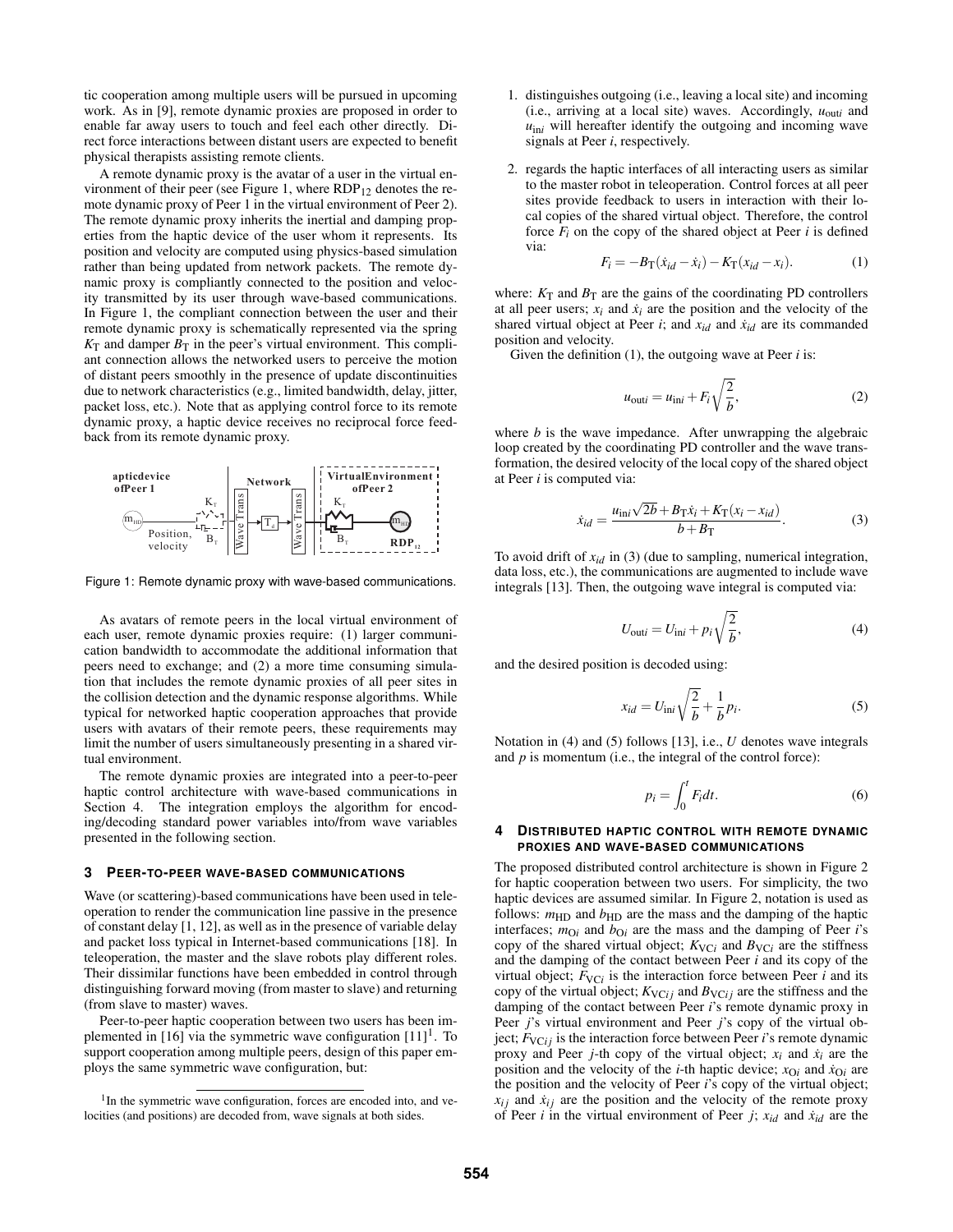

Figure 2: Peer-to-peer haptic cooperation with remote dynamic proxies and wave variable communications. The remote dynamic proxies are shaded, and their connection to the corresponding haptic device is bolded.

position and the velocity commands sent by the *i*-th haptic device to their peers via wave signals;  $x_{\text{O}id}$  and  $\dot{x}_{\text{O}id}$  are the position and velocity commands sent by Peer *i*'s copy of the virtual object to the peer users; lastly, *F*h*<sup>i</sup>* is the force applied by the *i*-th user to their device. Since  $F_{\text{VC}i}$  and  $F_{\text{VC}i}$  represent contacts, they are unilateral forces activated by collision detection.

Note that, in the proposed architecture, the virtual environment of Peer *i* comprises:

- 1. a copy of the virtual object jointly manipulated by the users.
- 2. the remote dynamic proxy RDP*ji* of Peer *j*.

As in  $[16]$ , the mass  $m<sub>O</sub>$  of the shared virtual object is equally distributed between the local copies of this object,  $m_{\text{O}i} = \frac{m_{\text{O}}}{2}$ . Its damping  $b_{\text{O}}$  is assigned to each copy,  $b_{\text{O}i} = b_{\text{O}}$ .

The dynamics of the networked haptic cooperation rendered via the distributed architecture with remote dynamic proxies depicted in Figure 2 are:

• for the peer haptic devices:

$$
F_{h1} - F_{\text{VC1}} = m_{\text{HD}} \ddot{x}_1 + b_{\text{HD}} \dot{x}_1 \tag{7}
$$

$$
F_{h2} - F_{\text{VC2}} = m_{\text{HD}} \ddot{x}_2 + b_{\text{HD}} \dot{x}_2 \tag{8}
$$

• for the remote dynamic proxies:

$$
F_{T12} - F_{\text{VC12}} = m_{\text{HD}} \ddot{x}_{12} + b_{\text{HD}} \dot{x}_{12} \tag{9}
$$

$$
F_{\text{T21}} - F_{\text{VC21}} = m_{\text{HD}} \ddot{x}_{21} + b_{\text{HD}} \dot{x}_{21} \tag{10}
$$

• for the local copies of the virtual object:

where:

$$
F_{\text{VC1}} - F_{\text{T1}} + F_{\text{VC21}} = m_{\text{O1}} \ddot{x}_{\text{O1}} + b_{\text{O1}} \dot{x}_{\text{O1}} \tag{11}
$$

$$
F_{\text{VC2}} - F_{\text{T2}} + F_{\text{VC12}} = m_{\text{O2}} \ddot{x}_{\text{O2}} + b_{\text{O2}} \dot{x}_{\text{O2}} \tag{12}
$$

$$
F_{\text{VC1}} = K_{\text{VC1}}(x_1 - x_{\text{O1}}) + B_{\text{VC1}}(\dot{x}_1 - \dot{x}_{\text{O1}})
$$
(13)

$$
F_{\rm VC2} = K_{\rm VC1}(x_2 - x_{\rm O2}) + B_{\rm VC1}(x_2 - x_{\rm O2})
$$
 (14)

$$
F_{\text{T1}} = K_{\text{T}}(x_{01} - x_{02d}) + B_{\text{T}}(\dot{x}_{01} - \dot{x}_{02d})
$$
 (15)

$$
F_{\text{T2}} = K_{\text{T}}(x_{\text{O2}} - x_{\text{O1}d}) + B_{\text{T}}(\dot{x}_{\text{O2}} - \dot{x}_{\text{O1}d}) \tag{16}
$$

$$
F_{\text{VC12}} = K_{\text{VC12}}(x_{12} - x_{\text{O2}}) + B_{\text{VC12}}(\dot{x}_{12} - \dot{x}_{\text{O2}}) \tag{17}
$$

$$
F_{\text{VC21}} = K_{\text{VC21}}(x_{21} - x_{01}) + B_{\text{VC21}}(\dot{x}_{21} - \dot{x}_{01}) \tag{18}
$$

$$
F_{T21} = K_T(x_{2d} - x_{21}) + B_T(\dot{x}_{2d} - \dot{x}_{21})
$$
\n(19)

$$
F_{T12} = K_T(x_{1d} - x_{12}) + B_T(\dot{x}_{1d} - \dot{x}_{12})
$$
 (20)

The following section compares the Proposed Scheme (the peerto-peer control architecture with remote dynamic proxies and wavebased communications) to the Reference Scheme (the peer-to-peer architecture with wave variable time delay compensation in [16]). The two schemes are contrasted via experimental networked haptic cooperation between two peers. To eliminate the drift of position commands (due to sampling, numerical integration, data loss, etc.), both the schemes in comparison have communications augmented with wave integrals in all experiments presented in Section 5.

#### **5 EXPERIMENTS**

To ensure that successive networked cooperative interactions are comparable, controlled experiments are used to contrast the performance of the Proposed Scheme to the performance of the Reference Scheme in Sections 5.2 and 5.3. Haptic cooperation between two human users via both schemes is illustrated in Section 5.4. In the controlled experiments presented in Sections 5.2 and 5.3, the human-applied forces are replaced by pre-programmed forces applied to the FALCON NOVINT devices through commands sent to motors via programming. Effectively, the inherent damping of the users' hands is eliminated from the interaction. However, the two haptic interfaces are impedance devices and thus, the controlled forces have no stabilizing effect compared to user-applied forces.

In all experiments, the shared virtual environment comprises a rigid cube in a rigid enclosure (see Figure 4). The enclosure is designed to ensure the same initial conditions among consecutive experiments and to restrict the manipulation to the x-axis. The cube is transparent to permit visual evaluation of position coherency.

The experiments are conducted using the following contact and controller paramemters:  $K_{\text{VC1}} = K_{\text{VC2}} = K_{\text{VC12}} = K_{\text{VC21}} =$  $4000$ N/m;  $B_{\text{VC1}} = B_{\text{VC2}} = B_{\text{VC12}} = B_{\text{VC21}} = 3$ Ns/m;  $K_{\text{T}} =$ 2000N/m;  $B_T = 200$ Ns/m. The mass of the virtual cube is  $m_{O1} =$  $m_{O2} = 0.5 m_{O} = 0.125$ kg, and the mass of the remote dynamic proxies is  $m_{HD} = 0.1$ kg. Damping is incorporated neither in the remote dynamic proxies nor in the virtual cube, i.e.,  $b_{\text{HD}=}\overline{b}_{\text{O1}} = b_{\text{O2}} =$ 0Ns/m. The wave impedance is chosen to be  $b = 50$ Ns/m.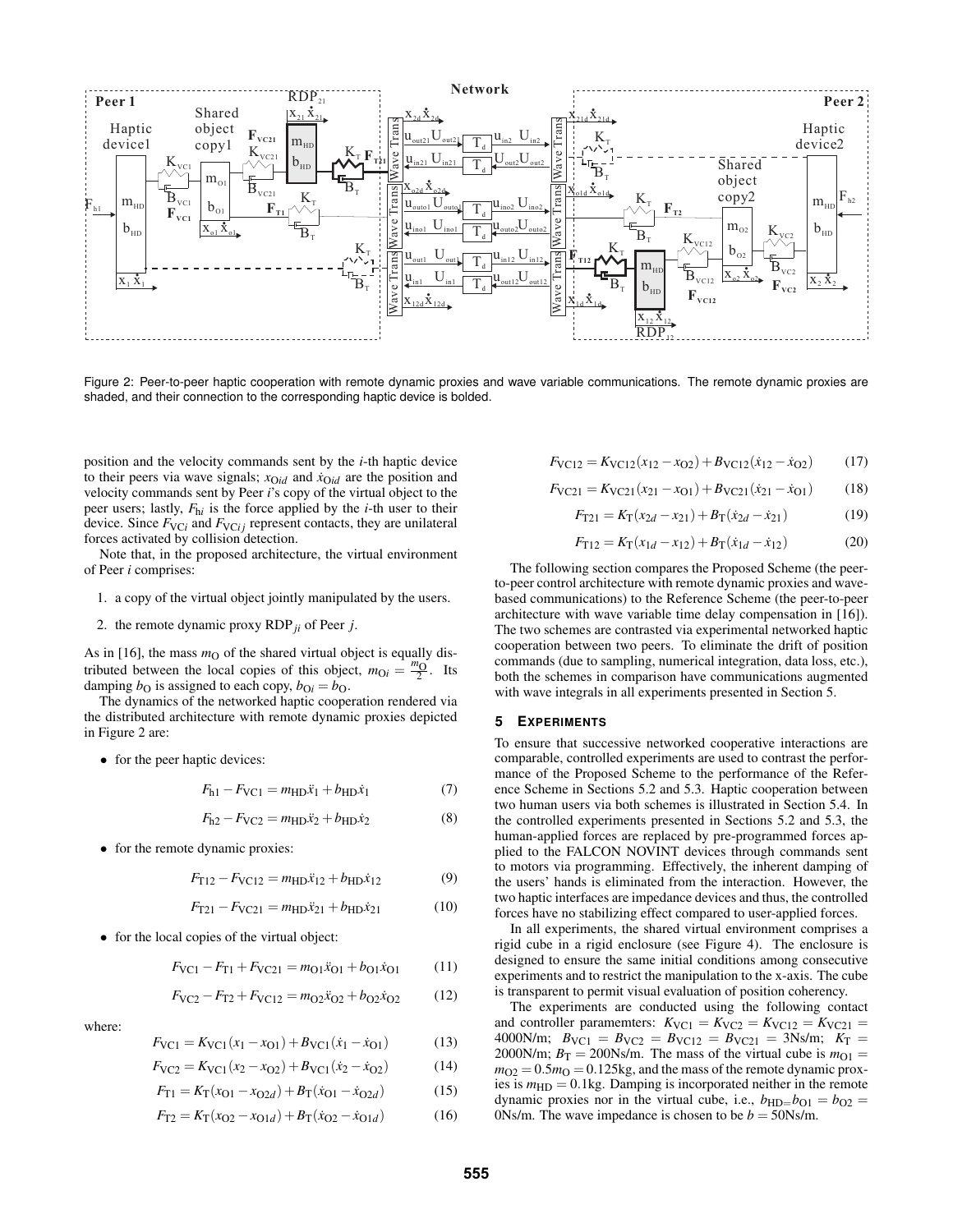# **5.1 Experimental setup**

Figure 3 illustrates the experimental networked haptic cooperation system. The system comprises two FALCON NOVINT haptic devices connected to two personal computers. One computer runs Window XP on an Intel Core 2 Duo CPU at 2.67GHz with 2 GB RAM. The other computer runs Window Vista on an Intel Core 2 Duo CPU at 1.67GHz with 3 GB RAM. The haptic devices provide 3 degrees of freedom (DOF) displacement sensing and force rendering and, thus, enable point interaction in 3DOF virtual environments. The computers are located in the same laboratory, and can be screened from each other to prevent users from seeing each other's display. Copies of a shared virtual environment comprising a rigid cube in a rigid enclosure are generated on each computer as C++ console applications. The computers communicate over the network via the UDP protocol. A Wide Area Network Emulator (WANem) [3] simulates constant network delays, ranging from 0ms to 500ms. The WANem runs on a separate personal computer. The position sensing and force rendering rate of the FALCON NOVINT haptic devices is 1KHz. The data transmission rate is 128Hz.





Figure 3: The experimental networked haptic cooperation system.

# **5.2 Experiment I - controlled cooperative manipulation**

The first experiment investigates the networked cooperative manipulation of the virtual cube via the Proposed Scheme and via the Reference Scheme. Two measures are used to compare performance:

- 1. the position coherency between the two cube copies.
- 2. the error in rendering the mass of the cube.

Figure 4 is the snapshot of the screen of Peer 1 at the beginning of this experiment. Both users are initially at rest and in contact with the virtual cube. During the experiment, Peer 1 pushes both the virtual cube and Peer 2 with a constant force  $F_{h1} = 3N$  while Peer 2 applies no force.



Figure 4: Snapshot of the beginning of Experiment I (controlled cooperative manipulation) at Peer 1.

Figure 5 plots the position coherency during networked cooperation both via the Proposed Scheme and via the Reference Scheme, for network delays of 50ms and 200ms, respectively. The data in this figure demonstrate that the Proposed Scheme (peer-to-peer architecture with remote dynamic proxies and wave-based communications) coordinates the two copies of the virtual cube better than the Reference Scheme (peer-to-peer architecture with wave variable delay compensation).



Figure 5: Position coherency for haptic cooperation via the Reference and via the Proposed schemes.

Figure 6 shows the positions of the virtual cube at each peer, both for the Proposed Scheme and for the Reference Scheme, for network delays of 50ms and 200ms, respectively. These parabolic experimental trajectories demonstrate that both schemes render the virtual cube to Peer 1 as a pure mass in free space (no damping is assigned to the cube or the remote dynamic proxies in this experiment). Hence, Peer 1 perceives physically-based dynamics of the virtual cube when wave variable controllers are used to connect the peer sites. However, Figure 6 also illustrates that the mass perceived by Peer 1 depends on the control architecture and on the network delay. Figure 7 plots the mass rendered to Peer 1 by the Proposed Scheme and by the Reference Scheme for four network delays. It shows that the Proposed Scheme renders the mass more faithfully than the Reference Scheme for all network delays.

## **5.3 Experiment II - controlled user-to-user contact**

The second experiment shows that remote users can touch each other when they are connected via the Proposed Scheme. Direct user-to-user contact cannot be rendered via the Reference Scheme.

Figure 8 is the snapshot of initial status of Experiment II at Peer 1's side. The two users are initially at rest and in contact with each other. During the experiment, Peer 1 pushes Peer 2 with constant force  $F_{h1} = 3N$ . Peer 2 applies no force to Peer 1. A constant network delay  $T<sub>d</sub>$ ms is emulated via the WANem.

The positions of the two peers and the forces applied to them are depicted in Figure 9. Note that both users are in continuous and smooth contact with their peer throughout the experiment. Figure 9 validates that the proposed peer-to-peer architecture with remote dynamic proxies and wave-based communications is suitable for rendering user-to-user contact in addition to cooperative manipulation of shared virtual objects.

## **5.4 Experiment III - cooperation between human users**

The third experiment illustrates cooperative manipulation of the virtual cube by two human users. Figure 10 is the snapshot of initial conditions displayed to Peer 1. The users are instructed to perform the same manipulation when they are connected via the Reference Scheme and via the Proposed Scheme. Both users are initially at rest and not in contact with the virtual cube, which is placed between them. During the experiment, both users move so as to initi-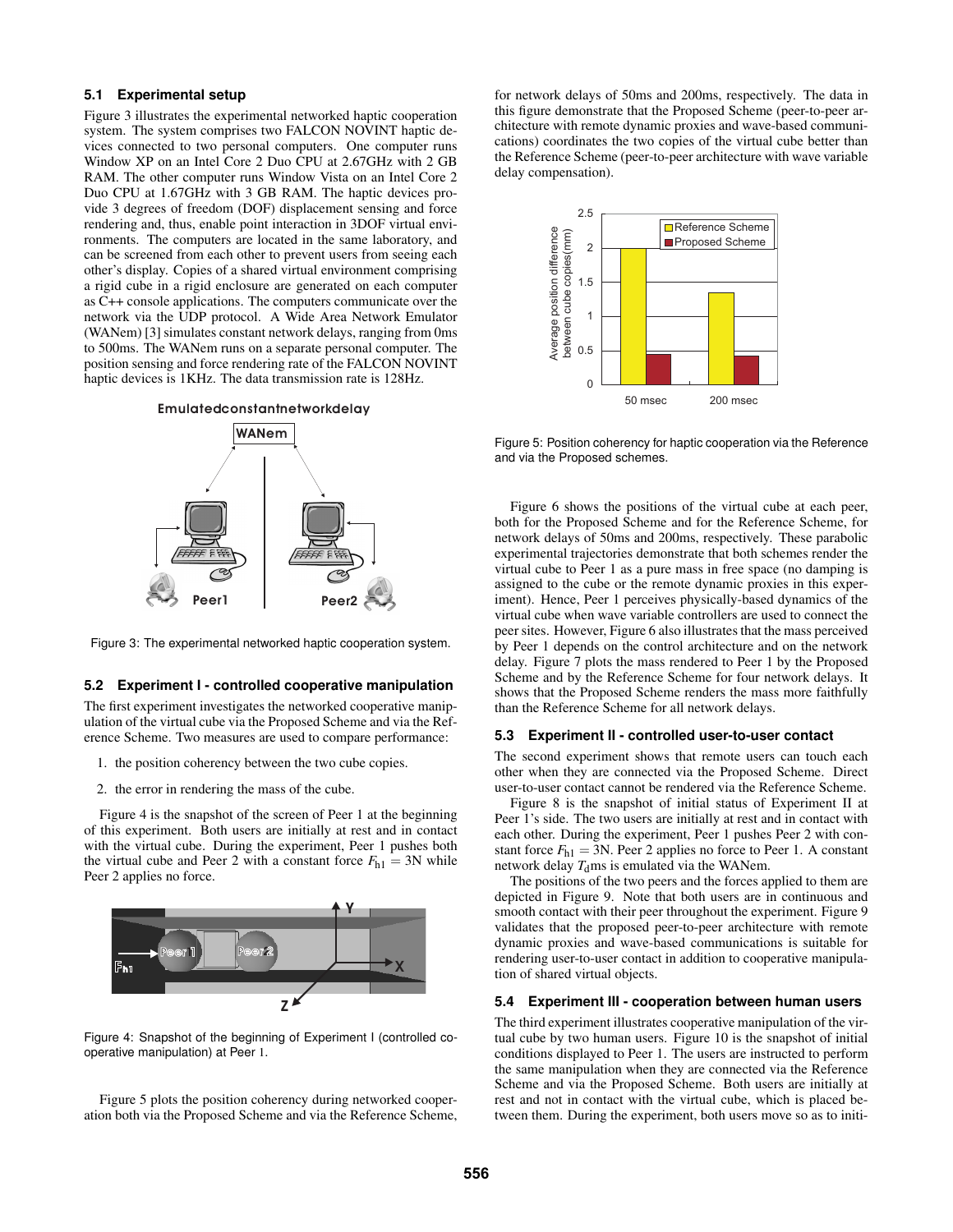

Figure 6: Experimental positions of the virtual cube at each peer during Experiment I (controlled cooperative manipulation).



Figure 7: Mass rendered to Peer 1 via the Reference and via the Proposed schemes; simulated (Theoretical).

ate, maintain and break contact with the virtual cube. The WANem simulates a constant network delay  $T<sub>d</sub> = 50$ ms.

The positions of the user, the virtual cube and the remote dynamic proxies, as well as the forces applied on users, are recorded in Figure 11 for cooperation via the Reference Scheme, and in Figure 12 for cooperation via the Proposed Scheme. A comparison of Figure 11(c) to Figure 12(c) and of Figure 11(d) to Figure 12(d) indicates that users perceive similar forces regardless of how they are connected. However, a comparison of Figure 11(a) to Figure 12(a) and of Figure 11(b) to Figure 12(b) shows that:

• The distance between the remote peer and the local cube decreases at both peers during cooperative manipulation of the cube via the Reference Scheme. In other words, both users perceive the remote peer as deeply penetrating into the virtual cube during cooperation via the Reference Scheme. In contrast, the distance between the remote dynamic proxy and the local cube remains baiscally unchanged and equal to the distance between the local peer and the local cube during cooperative manipulation of the cube via the Proposed Scheme.



Figure 8: Snapshot of the beginning of Experiment II (controlled userto-user contact) at Peer 1.



Figure 9: Experimental positions and forces during Experiment II (controlled user-to-user contact).

• The distance between the two copies of the virtual cube is large when both the two users cooperatively are holding the cube in statics in the Reference Scheme. In contrast, the two cube copies basically coincide with each other when both the two users simultaneously maintain their contact with the cube and stay in statics in the Proposed Scheme.

This experiment offers further support to the conclusion in Section 5.2, that remote dynamic proxies improve position coherency during networked haptic cooperation.

#### **6 CONCLUSIONS AND FUTURE WORK**

This paper has introduced a distributed control architecture for networked haptic cooperation. The proposed architecture integrates remote dynamic proxies and peer-to-peer wave-based communications. The remote dynamic proxies are avatars of users at peer



Figure 10: Snapshot of initial condition displayed to Peer 1 in Experiment III (cooperation between human users).